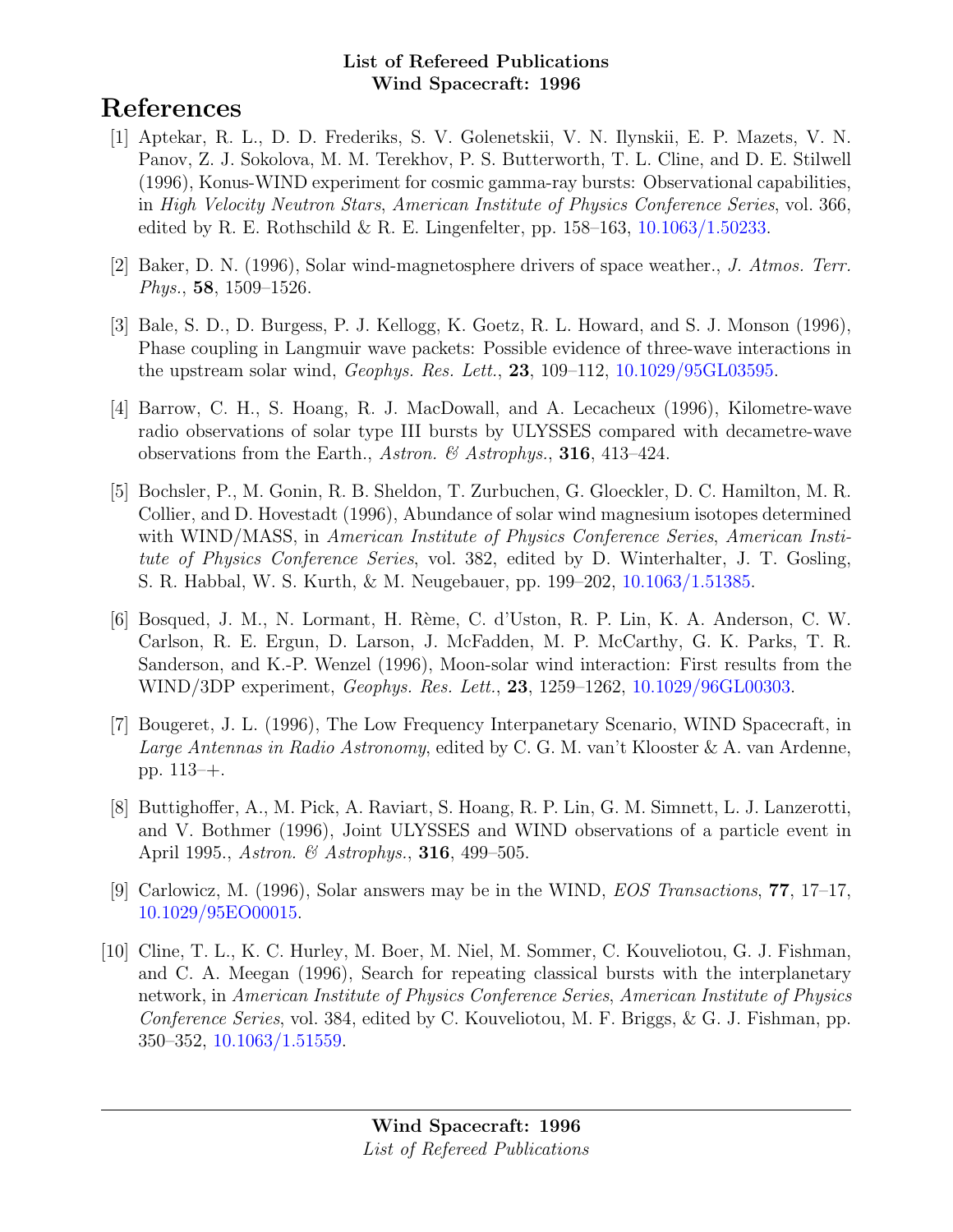- [11] Cohen, C. M. S., A. B. Galvin, D. C. Hamilton, G. Gloeckler, J. Geiss, and P. Bochsler (1996), SWICS/Ulysses and MASS/Wind observations of solar wind sulfur charge states, in American Institute of Physics Conference Series, American Institute of Physics Conference Series, vol. 382, edited by D. Winterhalter, J. T. Gosling, S. R. Habbal, W. S. Kurth, & M. Neugebauer, pp. 281–284, [10.1063/1.51398.](http://dx.doi.org/10.1063/1.51398)
- [12] Cohen, C. M. S., M. R. Collier, D. C. Hamilton, G. Gloeckler, R. B. Sheldon, R. von Steiger, and B. Wilken (1996), Kinetic temperature ratios of  $O^{6+}$  and  $He^{2+}$ : Observations from Wind/MASS and Ulysses/SWICS, Geophys. Res. Lett., 23, 1187–1190, [10.1029/96GL00587.](http://dx.doi.org/10.1029/96GL00587)
- [13] Collier, M. R., D. C. Hamilton, G. Gloeckler, P. Bochsler, and R. B. Sheldon (1996), Neon-20, Oxygen-16, and Helium-4 densities, temperatures, and suprathermal tails in the solar wind determined with WIND/MASS, Geophys. Res. Lett., 23, 1191–1194, [10.1029/96GL00621.](http://dx.doi.org/10.1029/96GL00621)
- [14] Corcoran, M. F. (1996), X-rays from Colliding Winds in OB Binary System, in American Astronomical Society Meeting Abstracts #188, Bulletin of the American Astronomical *Society*, vol. 28, pp.  $849 + .$
- [15] Corcoran, M. F. (1996), X-Ray Emission From Colliding Wind Binaries, in Revista Mexicana de Astronomia y Astrofisica Conference Series, Revista Mexicana de Astronomia y Astrofisica, vol. 27, vol. 5, edited by V. Niemela, N. Morrell, P. Pismis, & S. Torres-Peimbert, pp. 54–+.
- [16] Crooker, N. U., A. J. Lazarus, R. P. Lepping, K. W. Ogilvie, J. T. Steinberg, A. Szabo, and T. G. Onsager (1996), A two-stream, four-sector, recurrence pattern: Implications from WIND for the 22-year geomagnetic activity cycle, *Geophys. Res. Lett.*, **23**, 1275–1278, [10.1029/96GL00031.](http://dx.doi.org/10.1029/96GL00031)
- [17] Desch, M. D., M. L. Kaiser, and W. M. Farrell (1996), Control of terrestrial low frequency bursts by solar wind speed, Geophys. Res. Lett., 23, 1251–1254, [10.1029/96GL01352.](http://dx.doi.org/10.1029/96GL01352)
- [18] Dulk, G. A., Y. Leblanc, J.-L. Bougeret, and S. Hoang (1996), Type III bursts observed simultaneously by Wind and Ulysses, Geophys. Res. Lett., 23, 1203–1206, [10.1029/96GL01353.](http://dx.doi.org/10.1029/96GL01353)
- [19] Farrell, W. M., R. J. Fitzenreiter, C. J. Owen, J. B. Byrnes, R. P. Lepping, K. W. Ogilvie, and F. Neubauer (1996), Upstream ULF waves and energetic electrons associated with the lunar wake: Detection of precursor activity, *Geophys. Res. Lett.*, **23**, 1271–1274, [10.1029/96GL01355.](http://dx.doi.org/10.1029/96GL01355)
- [20] Feldstein, Y. I., L. I. Gromova, A. E. Levitin, L. G. Blomberg, G. T. Marklund, and P.-A. Lindqvist (1996), Electromagnetic characteristics of the high-latitude ionosphere during the various phases of magnetic substorms, J. Geophys. Res., 101, 19,921–19,936, [10.1029/96JA00514.](http://dx.doi.org/10.1029/96JA00514)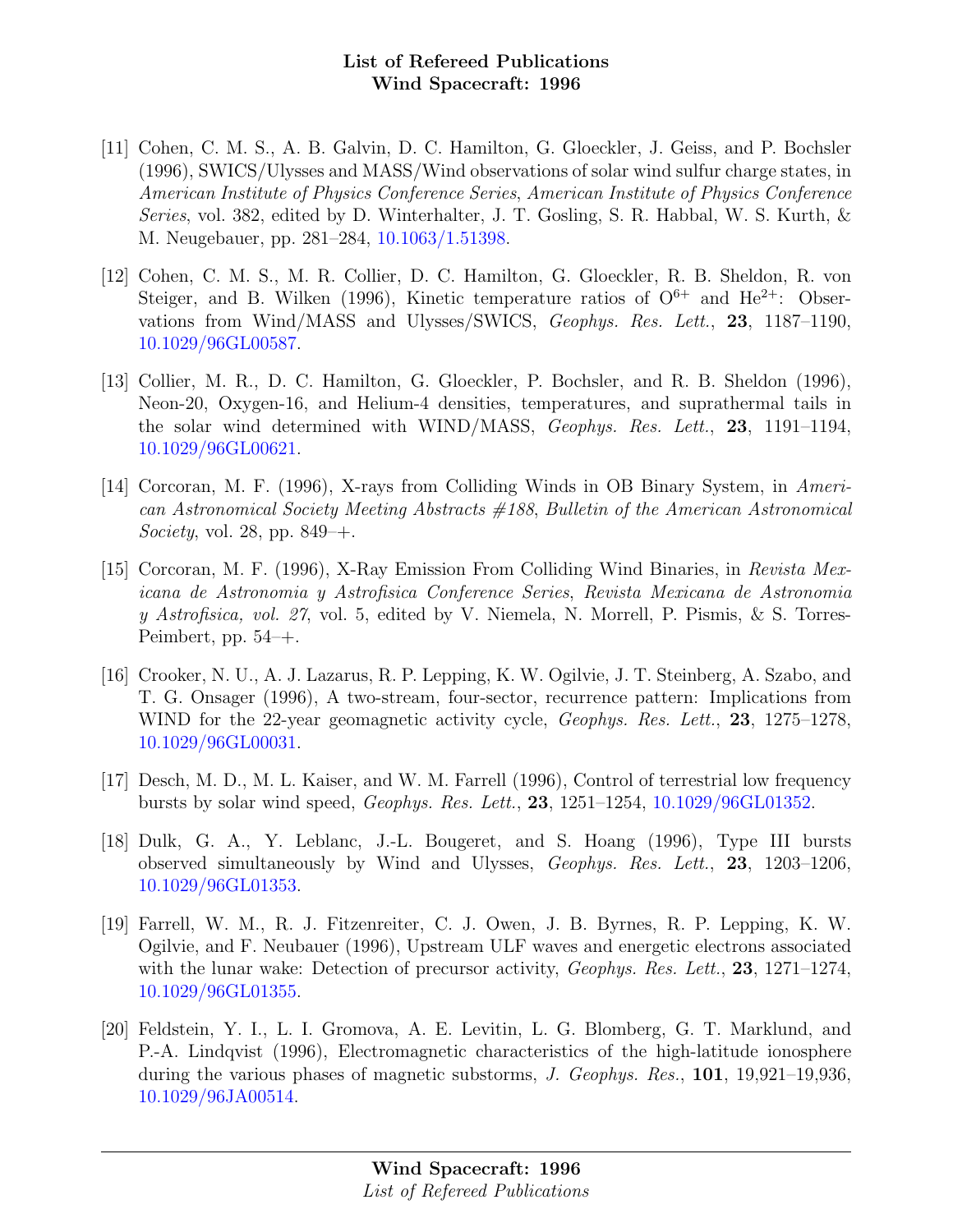- [21] Fishman, G. J. (1996), Gamma-ray Bursts: Observational Overview, in Compact Stars in Binaries, IAU Symposium, vol. 165, edited by J. van Paradijs, E. P. J. van den Heuvel, & E. Kuulkers, pp. 467–+.
- [22] Fitzenreiter, R. J., A. F. Viňas, A. J. Klimas, R. P. Lepping, M. L. Kaiser, and T. G. Onsager (1996), Wind observations of the electron foreshock, Geophys. Res. Lett., 23, 1235–1238, [10.1029/96GL00826.](http://dx.doi.org/10.1029/96GL00826)
- [23] Gopalswamy, N., M. R. Kundu, M. L. Kaiser, S. W. Kahler, T. Kondo, T. Isobe, and M. Akioka (1996), Tracking Type III and Type II Solar Radio Bursts from Metric to Hectometric Wavelengths using Ground-based and Space-borne Observations, in American Astronomical Society Meeting Abstracts #188, Bulletin of the American Astronomical Society, vol. 28, pp.  $851$ –+.
- [24] Green, J. L. (1996), Perspectives of the first IACG campaign: preliminary results (Invited), in International Conference on Substorms, ESA Special Publication, vol. 389, edited by E. J. Rolfe & B. Kaldeich, pp. 707–+.
- [25] Hoffman, R. A., and M. Hesse (1996), Global Geospace Science (GGS) program and the Polar satellite, in International Conference on Substorms, ESA Special Publication, vol. 389, edited by E. J. Rolfe & B. Kaldeich, pp.  $721 - +$ .
- [26] Hoffman, R. A., K. W. Ogilvie, and M. H. . Acuna (1996), Fleet of satellites and ground-based instruments probes the Sun-Earth system, EOS Transactions, 77, 149–149, [10.1029/96EO00099.](http://dx.doi.org/10.1029/96EO00099)
- [27] Hurley, K. (1996), Gamma-Ray Bursts and Very High Energy Gamma-Ray Astronomy, Space Sci. Rev., 75, 43–52, [10.1007/BF00195023.](http://dx.doi.org/10.1007/BF00195023)
- [28] Kaiser, M. L., M. D. Desch, W. M. Farrell, J.-L. Steinberg, and M. J. Reiner (1996), LF band terrestrial radio bursts observed by Wind/WAVES, Geophys. Res. Lett., 23, 1283– 1286, [10.1029/95GL03664.](http://dx.doi.org/10.1029/95GL03664)
- [29] Kaiser, M. L., M. D. Desch, J.-L. Bougeret, R. Manning, and C. A. Meetre (1996), Wind/WAVES observations of man-made radio transmissions, *Geophys. Res. Lett.*, 23, 1287–1290, [10.1029/95GL03665.](http://dx.doi.org/10.1029/95GL03665)
- [30] Kellogg, P. J., S. J. Monson, K. Goetz, R. L. Howard, J.-L. Bougeret, and M. L. Kaiser (1996), Early wind observations of bow shock and foreshock waves, Geophys. Res. Lett., 23, 1243–1246, [10.1029/96GL01067.](http://dx.doi.org/10.1029/96GL01067)
- [31] Kellogg, P. J., K. Goetz, S. J. Monson, J.-L. Bougeret, R. Manning, and M. L. Kaiser (1996), Observations of plasma waves during a traversal of the moon's wake, Geophys. Res. Lett., 23, 1267–1270, [10.1029/96GL00376.](http://dx.doi.org/10.1029/96GL00376)
- [32] Kintner, P. M., J. Bonnell, R. Arnoldy, K. Lynch, C. Pollock, T. Moore, J. Holtet, C. Deehr, H. Stenbaek-Nielsen, R. Smith, J. Olson, and J. Moen (1996), The SCIFER experiment, Geophys. Res. Lett., 23, 1865–1868, [10.1029/96GL01260.](http://dx.doi.org/10.1029/96GL01260)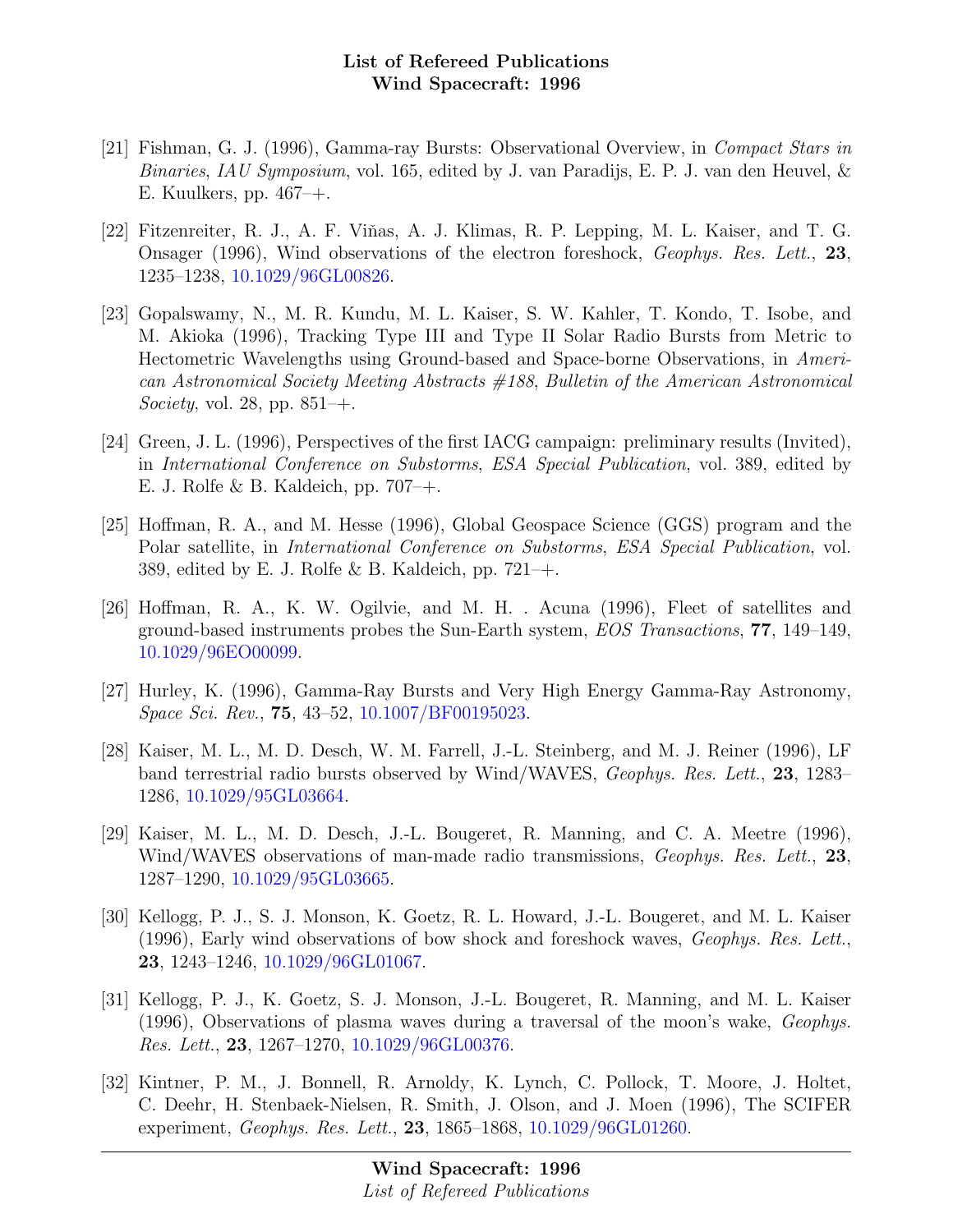- [33] Larson, D. E., R. P. Lin, J. P. McFadden, R. E. Ergun, C. W. Carlson, K. A. Anderson, T. D. Phan, M. P. McCarthy, G. K. Parks, H. Rème, J. M. Bosqued, C. d'Uston, T. R. Sanderson, K.-P. Wenzel, and R. P. Lepping (1996), Probing the Earth's bow shock with upstream electrons, Geophys. Res. Lett., 23, 2203–2206, [10.1029/96GL02382.](http://dx.doi.org/10.1029/96GL02382)
- [34] Leblanc, Y., G. A. Dulk, S. Hoang, J.-L. Bougeret, and P. A. Robinson (1996), Type III radio bursts observed by ULYSSES pole to pole, and simultaneously by wind., Astron.  $\mathscr$ Astrophys., 316, 406–412.
- [35] Lepping, R. P., A. Szabo, K. W. Ogilvie, R. J. Fitzenreiter, A. J. Lazarus, and J. T. Steinberg (1996), Magnetic cloud-bow shock interaction: WIND and IMP-8 observations, Geophys. Res. Lett., 23, 1195–1198, [10.1029/96GL01287.](http://dx.doi.org/10.1029/96GL01287)
- [36] Lin, R. P., D. Larson, J. McFadden, C. W. Carlson, R. E. Ergun, K. A. Anderson, S. Ashford, M. McCarthy, G. K. Parks, H. Rème, J. M. Bosqued, C. d'Uston, T. R. Sanderson, and K. P. Wenzel (1996), Observation of an impulsive solar electron event extending down to ∼0.5 keV energy, Geophys. Res. Lett., 23, 1211–1214, [10.1029/96GL00710.](http://dx.doi.org/10.1029/96GL00710)
- [37] Lisse, C. M., K. Dennerl, J. Englhauser, M. Harden, F. E. Marshall, M. J. Mumma, R. Petre, J. P. Pye, M. J. Ricketts, J. Schmitt, J. Trumper, and R. G. West (1996), Discovery of X-ray and Extreme Ultraviolet Emission from Comet C/Hyakutake 1996 B2, Science, 274, 205–209, [10.1126/science.274.5285.205.](http://dx.doi.org/10.1126/science.274.5285.205)
- [38] Lundstedt, H. (1996), Solar origin of geomagnetic storms and predictions., J. Atmos. Solar-Terr. Phys., 58, 821–830.
- [39] Lundstedt, H. (1996), Solar origin of geomagnetic storms and prediction of storms with the use of neural networks, Surveys in Geophys., 17, 561–573, [10.1007/BF01888978.](http://dx.doi.org/10.1007/BF01888978)
- [40] Lundstedt, H., P. Wintoft, J.-G. Wu, H. Gleisner, and V. Dovheden (1996), Space Environment Modelling with the Use of Artificial Intelligence Methods, in Environment Modeling for Space-Based Applications, ESA Special Publication, vol. 392, edited by T.-D. Guyenne & A. Hilgers, pp.  $269 - +$ .
- [41] MacDowall, R. J., R. A. Hess, N. Lin, G. Thejappa, A. Balogh, and J. L. Phillips (1996), ULYSSES spacecraft observations of radio and plasma waves: 1991-1995., Astron.  $\mathcal{C}_{A}$  Astrophys., 316, 396–405.
- [42] Mason, G. M., J. E. Mazur, and T. T. von Rosenvinge (1996), Energetic heavy ions observed upstream of the Earth's bow shock by the STEP/EPACT instrument on WIND, Geophys. Res. Lett., 23, 1231–1234, [10.1029/96GL01035.](http://dx.doi.org/10.1029/96GL01035)
- [43] Mazets, E. P., R. L. Aptekar, D. D. Frederiks, S. V. Golenetskii, V. N. Ilynskii, M. M. Terekhov, T. L. Cline, P. S. Butterworth, and D. E. Stilwell (1996), Progress with the Konus-W gamma-ray burst spectrometer on GGS-Wind, in American Institute of Physics Conference Series, American Institute of Physics Conference Series, vol. 384, edited by C. Kouveliotou, M. F. Briggs, & G. J. Fishman, pp. 492–496, [10.1063/1.51710.](http://dx.doi.org/10.1063/1.51710)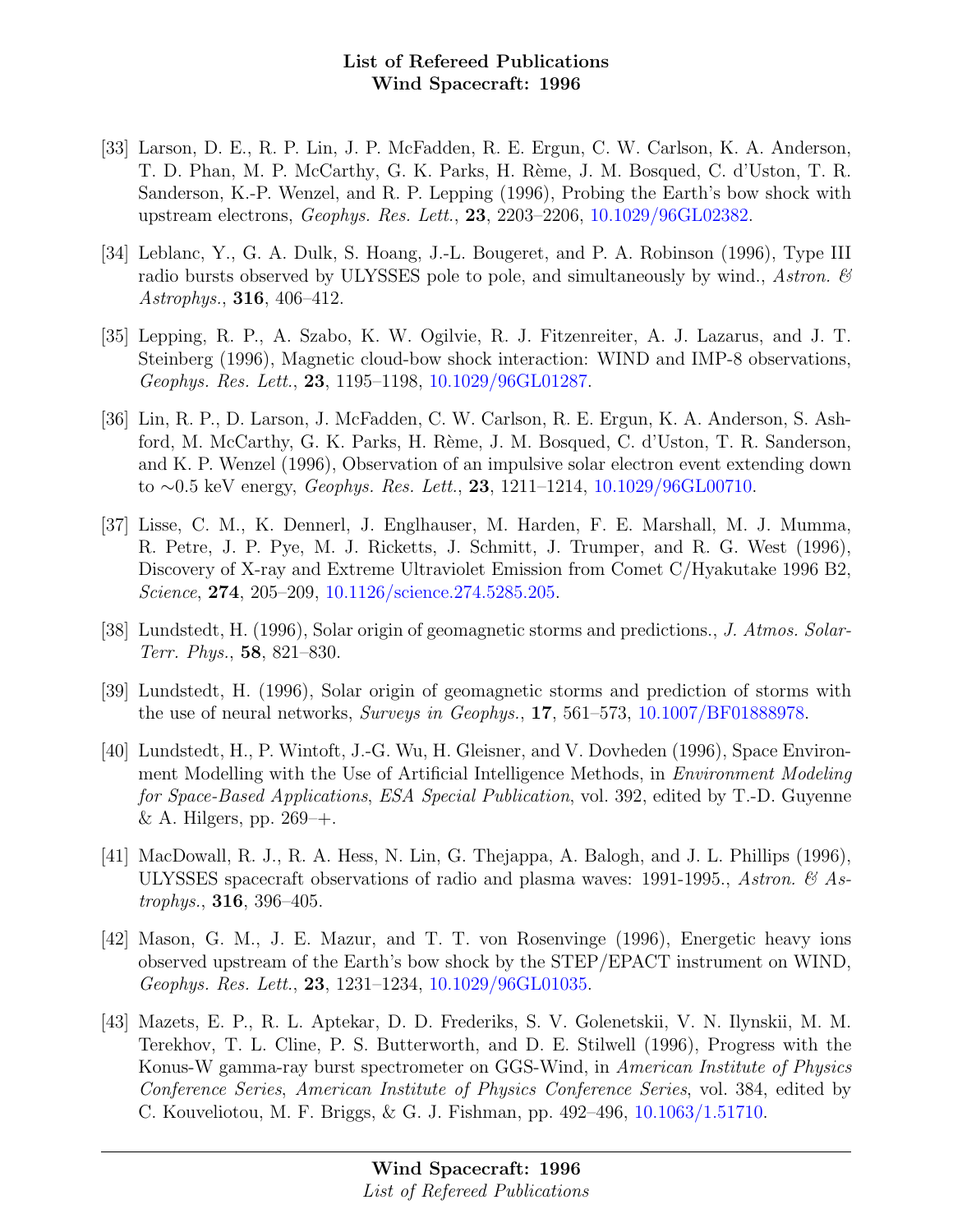- [44] Mazur, J. E., G. M. Mason, and T. T. von Rosenvinge (1996), Fe-rich solar energetic particle events during solar minimum, Geophys. Res. Lett., 23, 1219–1222, [10.1029/96GL00046.](http://dx.doi.org/10.1029/96GL00046)
- [45] Mitrofanov, I. G., D. S. Anfimov, A. M. Chernenko, V. S. Dolidze, V. I. Kostenko, O. E. Isupov, A. S. Pozanenko, A. K. Ton'shev, D. A. Ushakov, G. F. Auchampaugh, M. Cafferty, D. M. Drake, E. E. Fenimore, R. W. Klebesadel, J. L. Longmire, C. E. Moss, and R. C. Reedy (1996), High precision gamma-ray spectrometer PGS for Russian interplanetary mission to Mars, Adv. Space Res., 17, 51–59.
- [46] Ogilvie, K. W., and G. K. Parks (1996), First results from WIND spacecraft: An introduction, Geophys. Res. Lett., 23, 1179–1182, [10.1029/96GL01357.](http://dx.doi.org/10.1029/96GL01357)
- [47] Ogilvie, K. W., J. T. Steinberg, R. J. Fitzenreiter, C. J. Owen, A. J. Lazarus, W. M. Farrell, and R. B. Torbert (1996), Observations of the lunar plasma wake from the WIND spacecraft on December 27, 1994, Geophys. Res. Lett., 23, 1255–1258, [10.1029/96GL01069.](http://dx.doi.org/10.1029/96GL01069)
- [48] Owen, C. J., R. P. Lepping, K. W. Ogilvie, J. A. Slavin, W. M. Farrell, and J. B. Byrnes (1996), The lunar wake at 6.8  $R_L$ : WIND magnetic field observations, *Geophys. Res. Lett.*, 23, 1263–1266, [10.1029/96GL01354.](http://dx.doi.org/10.1029/96GL01354)
- [49] Palmer, D. M., H. Seifert, B. J. Teegarden, N. Gehrels, T. L. Cline, R. Ramaty, K. Hurley, R. Pehl, N. Madden, and A. Owens (1996), High resolution GRB spectra from the Transient Gamma-Ray Spectrometer (TGRS), in American Institute of Physics Conference Series, American Institute of Physics Conference Series, vol. 384, edited by C. Kouveliotou, M. F. Briggs, & G. J. Fishman, pp. 218–222, [10.1063/1.51668.](http://dx.doi.org/10.1063/1.51668)
- [50] Phan, T. D., D. E. Larson, R. P. Lin, J. P. McFadden, K. A. Anderson, C. W. Carlson, R. E. Ergun, S. M. Ashford, M. P. McCarthy, G. K. Parks, H. Rème, J. M. Bosqued, C. D. D'Uston, K. Wenzel, T. R. Sanderson, and A. Szabo (1996), The subsolar magnetosheath and magnetopause for high solar wind ram pressure: WIND observations, Geophys. Res. Lett., 23, 1279–1282, [10.1029/96GL00845.](http://dx.doi.org/10.1029/96GL00845)
- [51] Reiner, M. J., M. L. Kaiser, J. Fainberg, M. D. Desch, and R. G. Stone (1996),  $2f_p$  radio emission from the vicinity of the Earth's foreshock: WIND observations, Geophys. Res. Lett., 23, 1247–+,  $10.1029/96$ GL00841.
- [52] Rodriguez, P. (1996), High Frequency Radar Detection of Coronal Mass Ejections, in Solar Drivers of the Interplanetary and Terrestrial Disturbances, Astronomical Society of the Pacific Conference Series, vol. 95, edited by K. S. Balasubramaniam, S. L. Keil, & R. N. Smartt, pp. 180–+.
- [53] Sandahl, I., H. Lundstedt, H. Koskinen, and K.-H. Glassmeier (1996), On the Need for Solar Wind Monitoring Close to the Magnetosphere, in Solar Drivers of the Interplanetary and Terrestrial Disturbances, Astronomical Society of the Pacific Conference Series, vol. 95, edited by K. S. Balasubramaniam, S. L. Keil,  $\&$  R. N. Smartt, pp. 300–+.
- [54] Sanderson, T. R., J. P. G. Henrion, K.-P. Wenzel, R. P. Lin, K. A. Anderson, S. Ashford, C. W. Carlson, D. Curtis, R. E. Ergun, D. Larson, J. McFadden, H. Reme, J. M. Bosqued,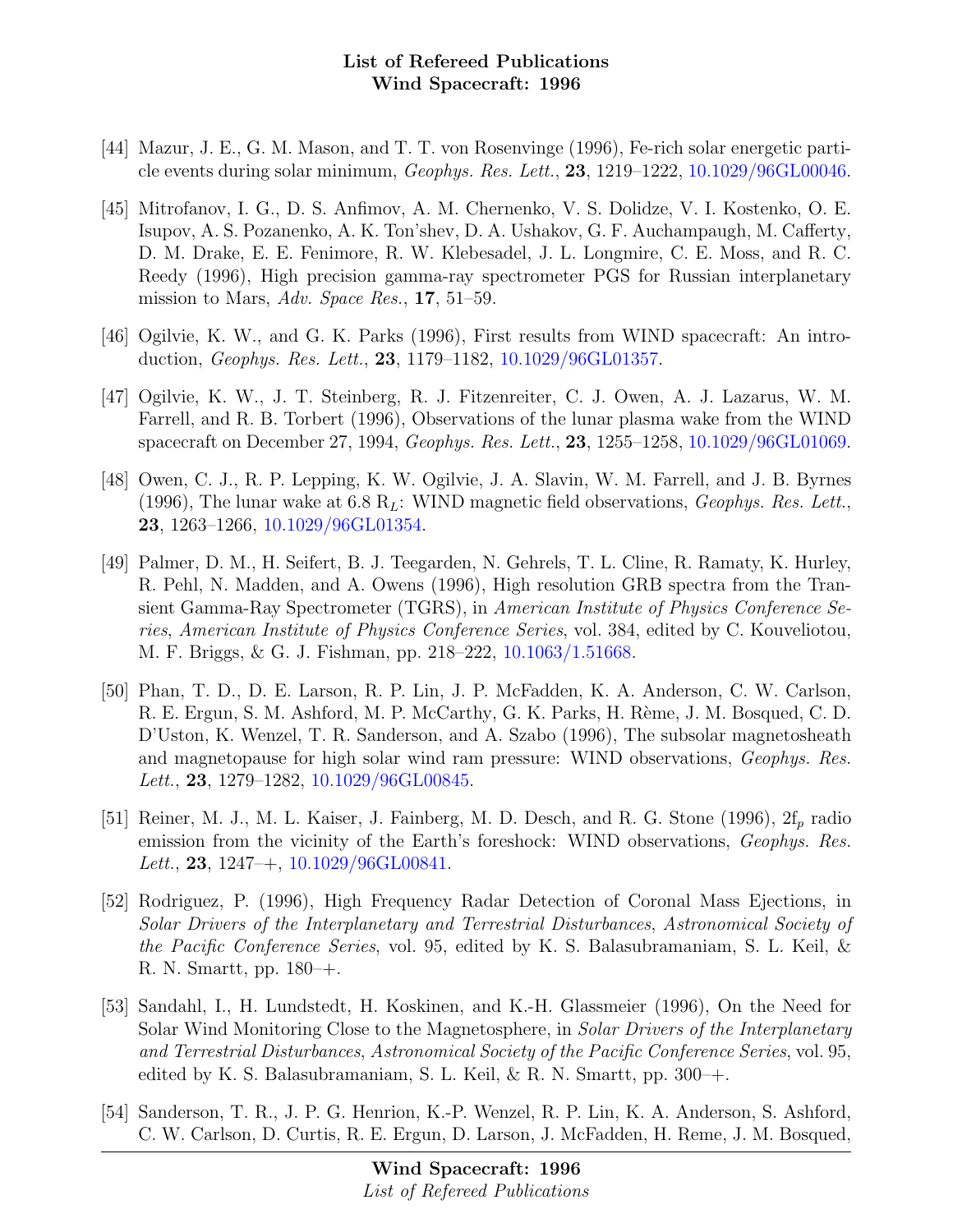J. Coutelier, F. Cotin, N. Lormant, C. d'Uston, G. K. Parks, M. P. McCarthy, R. M. Skoug, and R. M. Winglee (1996), WIND observations of energetic ions far upstream of the Earth's bow-shock, Geophys. Res. Lett., 23, 1215–1218, [10.1029/96GL01359.](http://dx.doi.org/10.1029/96GL01359)

- [55] Seifert, H., T. L. Cline, N. Gehrels, B. Mitra, D. M. Palmer, R. Ramaty, B. J. Teegarden, K. Hurley, N. Madden, R. Pehl, and A. Owens (1996), The detector response matrices of the Transient Gamma-Ray Spectrometer (TGRS), in American Institute of Physics Conference Series, American Institute of Physics Conference Series, vol. 384, edited by C. Kouveliotou, M. F. Briggs, & G. J. Fishman, pp. 258–262, [10.1063/1.51677.](http://dx.doi.org/10.1063/1.51677)
- [56] Seifert, H., B. J. Teegarden, T. L. Cline, N. Gehrels, K. H. Hurley, N. Madden, A. Owens, D. M. Palmer, R. Pehl, and R. Ramaty (1996), Gamma-ray observations with the Transient Gamma-Ray Spectrometer (TGRS)., Astrophys. Space Sci., 120, C653+.
- [57] Sharma, A. S. (1996), Nonlinear dynamics of the magnetosphere and space weather (Invited), in International Conference on Substorms, ESA Special Publication, vol. 389, edited by E. J. Rolfe & B. Kaldeich, pp.  $645-+$ .
- [58] Skoug, R. M., R. M. Winglee, M. P. McCarthy, G. K. Parks, R. P. Lin, K. A. Anderson, C. Carlson, R. Ergun, D. Larson, J. McFadden, H. Rème, J. Bosqued, C. d'Uston, T. R. Sanderson, K.-P. Wenzel, R. P. Lepping, and A. Szabo (1996), Upstream and magnetosheath energetic ions with energies to  $\approx$ 2 MeV, *Geophys. Res. Lett.*, **23**, 1223–1226, [10.1029/96GL00301.](http://dx.doi.org/10.1029/96GL00301)
- [59] Slavin, J. A., A. Szabo, M. Peredo, R. P. Lepping, R. J. Fitzenreiter, K. W. Ogilvie, C. J. Owen, and J. T. Steinberg (1996), Near-simultaneous bow shock crossings by WIND and IMP 8 on December 1, 1994, Geophys. Res. Lett., 23, 1207–1210, [10.1029/96GL01351.](http://dx.doi.org/10.1029/96GL01351)
- [60] Smart, D. F., and M. A. Shea (1996), Predicting the Geomagnetic  $a_p$  Index Using Real-Time Solar Wind and IMF Data, in Solar Drivers of the Interplanetary and Terrestrial Disturbances, Astronomical Society of the Pacific Conference Series, vol. 95, edited by K. S. Balasubramaniam, S. L. Keil, & R. N. Smartt, pp. 393–+.
- [61] Steinberg, J. T., A. J. Lazarus, K. W. Ogilvie, R. Lepping, and J. Byrnes (1996), Differential flow between solar wind protons and alpha particles: First WIND observations, Geophys. Res. Lett., 23, 1183–1186, [10.1029/96GL00628.](http://dx.doi.org/10.1029/96GL00628)
- [62] Steinberg, J. T., A. J. Lazarus, K. W. Ogilvie, R. Lepping, J. Byrnes, D. J. Chornay, J. Keller, R. B. Torbert, D. Bodet, and G. J. Needell (1996), WIND measurements of proton and alpha particle flow and number density, in American Institute of Physics Conference Series, American Institute of Physics Conference Series, vol. 382, edited by D. Winterhalter, J. T. Gosling, S. R. Habbal, W. S. Kurth, & M. Neugebauer, pp. 203– 203, [10.1063/1.51477.](http://dx.doi.org/10.1063/1.51477)
- [63] Taylor, M. F., J. P. Basart, M. McCoy, and E. Rios (1996), Analysis of the Low-Frequency Radio Noise Environment at Satellite Heights from Terrestrial Sources, in American Astronomical Society Meeting Abstracts #188, Bulletin of the American Astronomical Society, vol. 28, pp. 911–+.